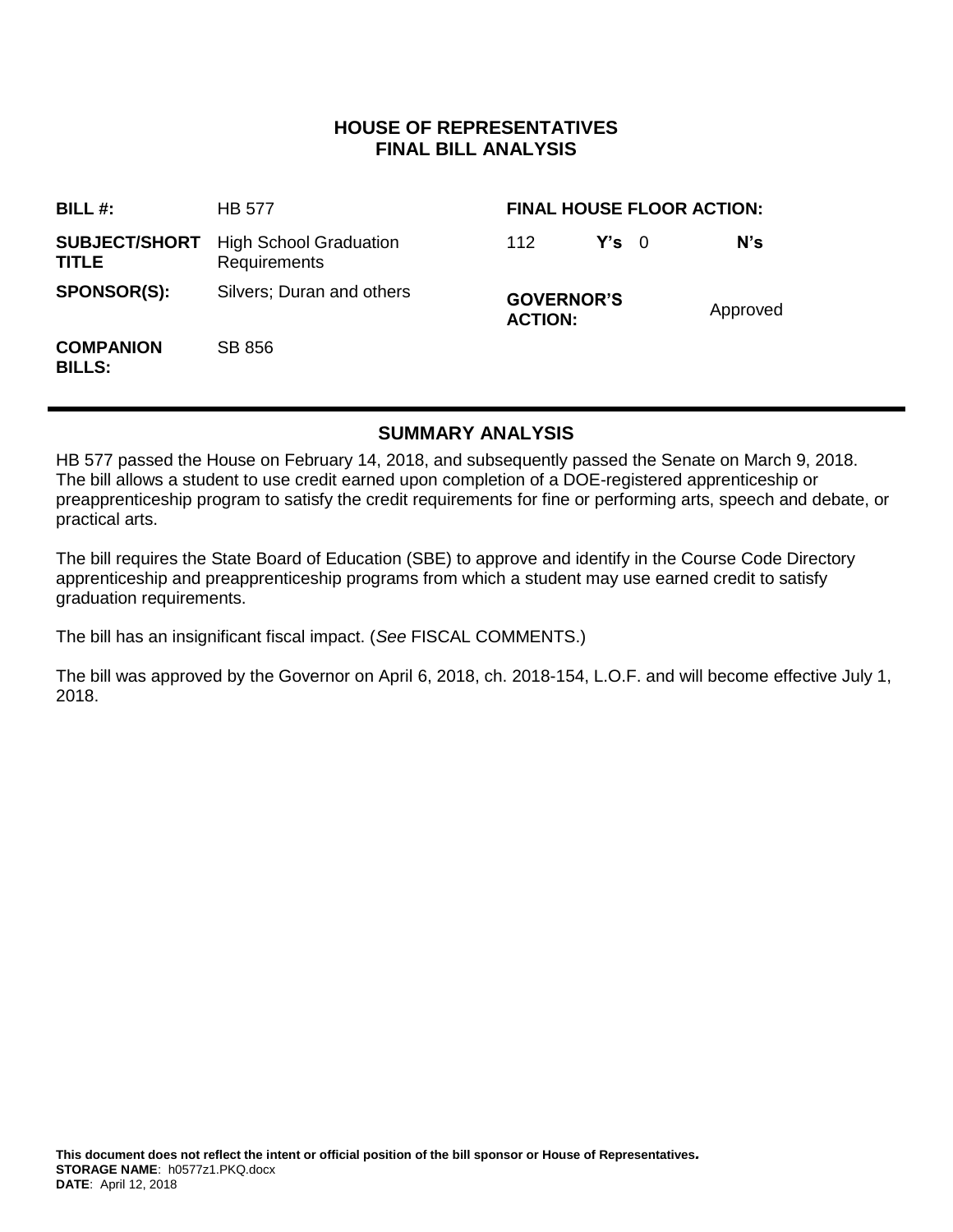# **I. SUBSTANTIVE INFORMATION**

A. EFFECT OF CHANGES:

#### **Present Situation**

#### Florida High School Graduation Requirements

Section 1003.4282, F.S., establishes the courses and credits required for a student to receive a standard high school diploma. A student must successfully complete 24 credits in core-curricula and extracurricular courses.<sup>1</sup>

For grades 9 through 12, core curricula courses are those subjects that are measured by state assessment at any grade level and courses that are specifically identified by name in state law as required for high school graduation and that are not measured by state assessment.<sup>2</sup> Core courses are: English language arts, mathematics, science, and social studies. $3$  The remaining required courses are extracurricular courses, which include but are not limited to, physical education, fine arts, performing fine arts, career education, and courses that may result in college credit.<sup>4</sup>

#### *Core and Extracurricular Course and Credit Requirements<sup>5</sup>*

- English Language Arts (ELA) 4 Credits
	- $\circ$  ELA I, II, III, and IV.
- Mathematics 4 Credits
	- o One credit in Algebra I, one credit in Geometry, and two additional credits.
	- $\circ$  A student who earns an industry certification for which there is a statewide college credit articulation agreement may substitute the certification for one of the two additional credits. Substitution may occur for up to 2 credits, with the exception of Algebra I and Geometry.
- Science 3 Credits
	- o One credit in Biology I and 2 credits in equally rigorous courses.
	- $\circ$  A student who earns an industry certification for which there is a statewide college credit articulation agreement may substitute the certification for one of the two equally rigorous courses.
- Social Studies 3 Credits
	- o One credit in United States History; one credit in World History; one-half credit in U.S. Government, and one-half credit in Economics, which must include Financial Literacy.
- Fine Arts, Performing Arts, Speech and Debate, or Practical Arts 1 Credit
	- The practical arts course must incorporate artistic content and techniques of creativity, interpretation, and imagination. Eligible courses are identified in the Course Code Directory.<sup>6</sup>

<sup>1</sup> *See* s. 1008.4282(3)(a)-(g), F.S.

 $2$  Section 1003.01(14), F.S.

<sup>3</sup> *See* s. 1008.4282(3)(a)-(d), F.S.

<sup>4</sup> Section 1003.01(15), F.S.

<sup>5</sup> Section 1003.4282(3), F.S.

<sup>&</sup>lt;sup>6</sup> The Course Code Directory requires that programs and courses funded through the Florida Education Finance Program (FEFP) and courses or programs for which students may earn elective or required credit toward high school graduation must be listed in the Course Code Directory (CCD). Rule 6A-1.0944, F.A.C.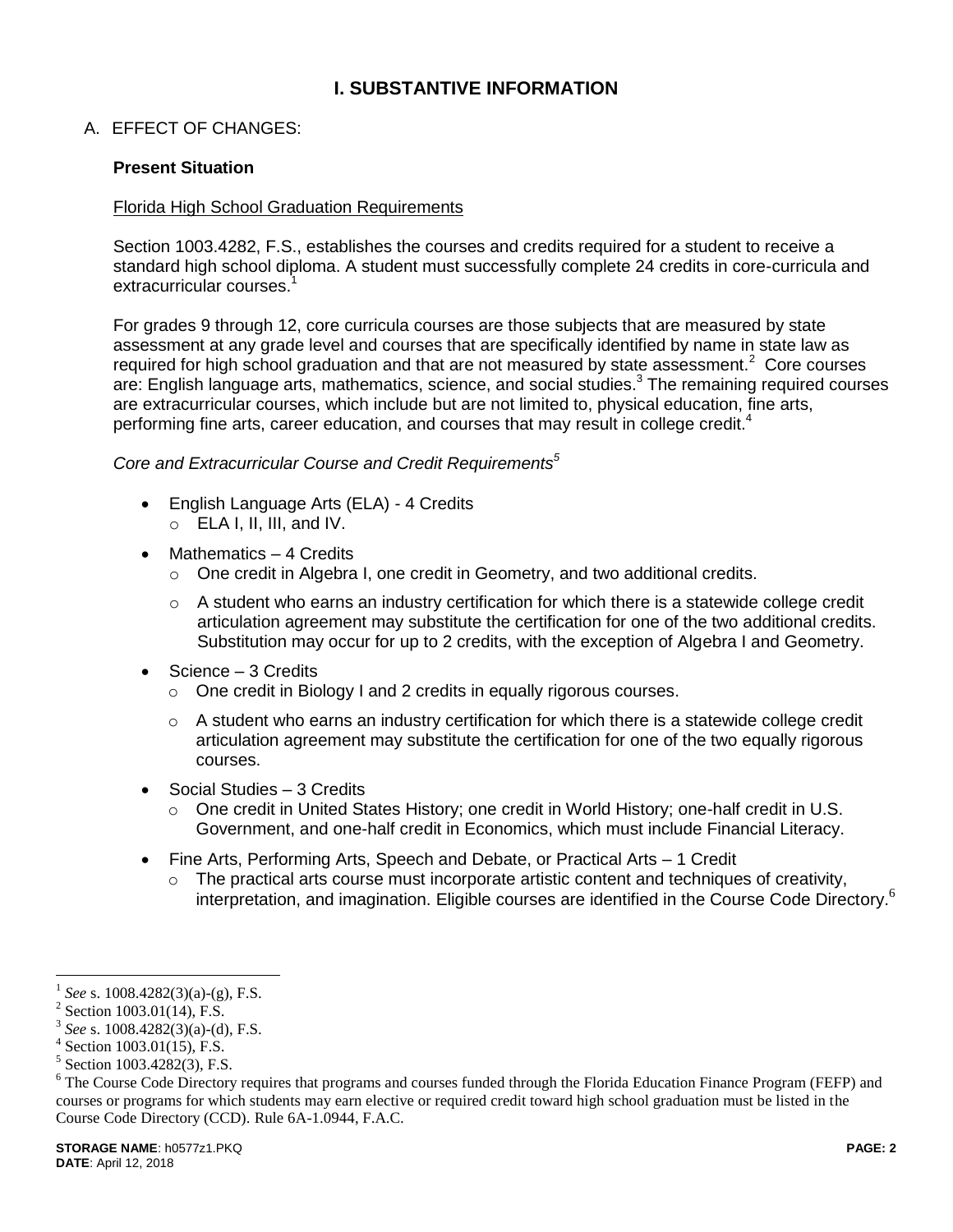- Physical Education 1 Credit
	- o Must include the integration of health.
- Electives 8 Credits
	- $\circ$  Must include opportunities for students to earn college credit, including industry-certified career programs or courses that lead to college credit.
- Online Course Requirement<sup>7</sup>
	- o Determined based upon the completed course.

### Career Education

Career education provides instruction for the following purposes:<sup>8</sup>

 $\circ$  Exploratory courses designed to give students initial exposure to a broad range of occupations to assist them in preparing their academic and occupational plans, and practical arts courses $9$ that provide generic skills that may apply to many occupations. Such courses are not designed to prepare students for entry into a specific occupation. Career education provided before high school completion must be designed to strengthen both occupational awareness and academic skills, which is integrated throughout all academic instruction.

#### Secondary school level

 $\circ$  Job-preparatory instruction in the competencies that prepare students for effective entry into an occupation, including diversified cooperative education, work experience, and job-entry programs that coordinate directed study and on-the-job training.

#### Postsecondary education level

 $\circ$  Courses of study that provide competencies needed for entry into specific occupations or for advancement within an occupation.

#### *Career Education Courses That Satisfy High School Graduation Requirements*

Section 1003.4282(8), F.S., requires the Department of Education (DOE) to develop, for approval by the State Board of Education (SBE), career education courses or a series of courses that satisfy general high school credit requirements.<sup>10</sup> Students may earn credit in both the career education courses and the courses required for a standard high school diploma. It is the responsibility of the SBE to determine if sufficient academic standards are covered to warrant the award of the academic credit.<sup>11</sup>

<sup>&</sup>lt;sup>7</sup> Section 1003.4282(4), F.S. A school district may not require a student to take the online course outside the school day or in addition to a student's courses for a given semester. This subsection does not apply to a student who has an individual education plan under s. 1003.57, F.S., which indicates that an online course would be inappropriate or to an out-of-state transfer student who is enrolled in a Florida high school and has 1 academic year or less remaining in high school. *Id*.

<sup>8</sup> Section 1003.01(4), F.S.

 $9$  There are over 300 Career and Technical Education courses that meet the practical arts high school graduation requirement. Florida Department of Education,<http://www.fldoe.org/core/fileparse.php/7746/urlt/1617PAcourses.pdf> (last visited January 5, 2018).

<sup>&</sup>lt;sup>10</sup> School districts are required to offer at least two career-themed courses, and each secondary school is encouraged to offer at least one career-themed course. Career-themed courses are courses, or a course in a series of courses, that leads to an industry certification identified in the Career and Professional Education (CAPE) Industry Certification Funding List pursuant to rules adopted by the State Board of Education. Career-themed courses have industry-specific curriculum aligned directly to priority workforce needs established by the local workforce development board or the Department of Economic Opportunity. Students completing a career-themed course must be provided opportunities to earn postsecondary credit if the credit for the career-themed course can be articulated to a postsecondary institution approved to operate in the state. Section  $1003.493(1)(b)$ , F.S.

Section 1003.4282(8)(a)1., F.S.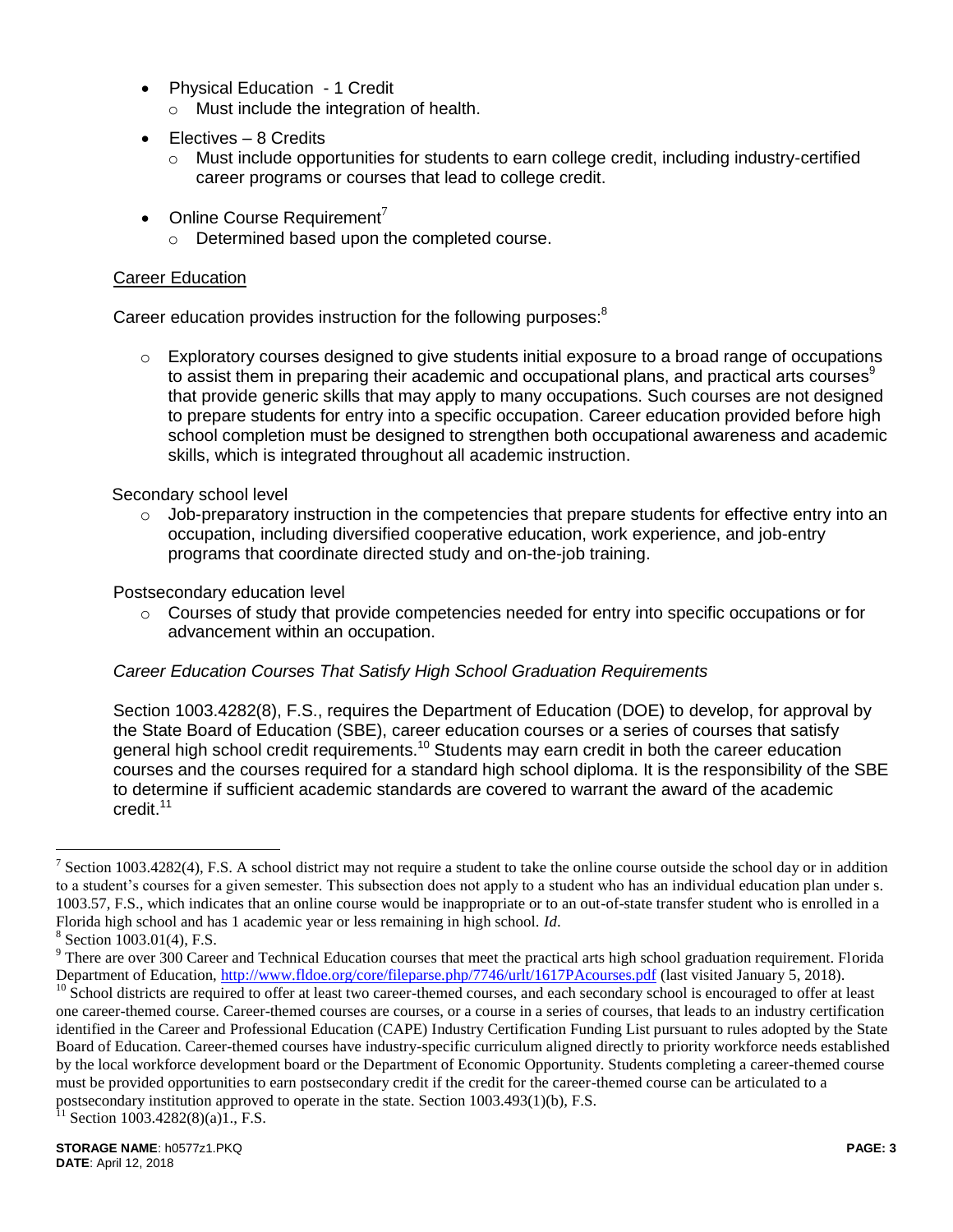Career education courses must include workforce and digital literacy skills and the integration of required course content with practical applications and designated rigorous coursework that results in one or more industry certifications or clearly articulated credit or advanced standing in a 2-year or 4 year certificate or degree program, which may include high school junior and senior year work-related internships or apprenticeships. The DOE must negotiate state licenses for material and testing for industry certifications. The instructional methodology used in these courses must be comprised of authentic projects, problems, and activities for contextually learning the course material.<sup>12</sup>

School districts are encouraged to initiate partnerships with local workforce boards, local business and industry leaders, and postsecondary institutions for the purpose of creating career education courses or a series of courses. Such courses must meet the goals and requirements of career and professional academies<sup>13</sup> and career-themed courses.<sup>14</sup>

#### Apprenticeship and Preapprenticeship Programs

The DOE is responsible for the development of the apprenticeship and preapprenticeship standards for trades and assisting district school boards and community college district boards of trustees in developing preapprenticeship programs.<sup>15</sup>

An apprenticeship program is an organized course of instruction that is registered and approved by the DOE and must address all terms and conditions for the qualification, recruitment, selection, employment, and training of apprentices.<sup>16</sup> The length of an apprenticeship program varies from one to five years depending on the occupation's training requirements.<sup>17</sup>

An apprenticeship may be offered only in occupations that:

- o are customarily learned in a practical way through a structured, systematic program of on-thejob, supervised training;
- $\circ$  are commonly recognized throughout the industry or recognized with a positive view toward changing technology;
- $\circ$  involve manual, mechanical, or technical skills and knowledge that require a minimum of 2,000 hours of work and training, excluding the time spent in related instruction;
- o require related instruction to supplement on-the-job training; and
- o involve the development of skills sufficiently broad to be applicable in like occupations throughout an industry, rather than skills that are of restricted application to the products or services of any one company<sup>18</sup>

The following categories of occupations may not create an apprenticeship program: selling, retailing, or similar occupations in the distributive field; managerial occupations; and professional and scientific vocations for which entrance requirements customarily require an academic degree.<sup>19</sup>

 $12$  Section 1003.4282(8)(a)2., F.S.

<sup>&</sup>lt;sup>13</sup> Public schools and school districts are required to offer career and professional academies. Career and professional academies are research-based programs that integrate a rigorous academic curriculum with an industry-specific curriculum aligned directly to priority workforce needs established by the local workforce development board or the Department of Economic Opportunity. Students completing career and professional academy programs must receive a standard high school diploma, the highest available industry certification, and opportunities to earn postsecondary credit if the academy partners with a postsecondary institution approved to operate in the state. Section  $1003.493(1)(a)$ , F.S.

 $14$  Section 1003.4282(8)(b), F.S.

 $15$  Section 446.011(2), F.S.

 $16$  Section 446.021(6), F.S.

 $17$  Section 446.021(6), F.S.; rule 6A-23.004, F.A.C.

<sup>&</sup>lt;sup>18</sup> Section 446.092, F.S.

 $19$  Section 446.092(6), F.S.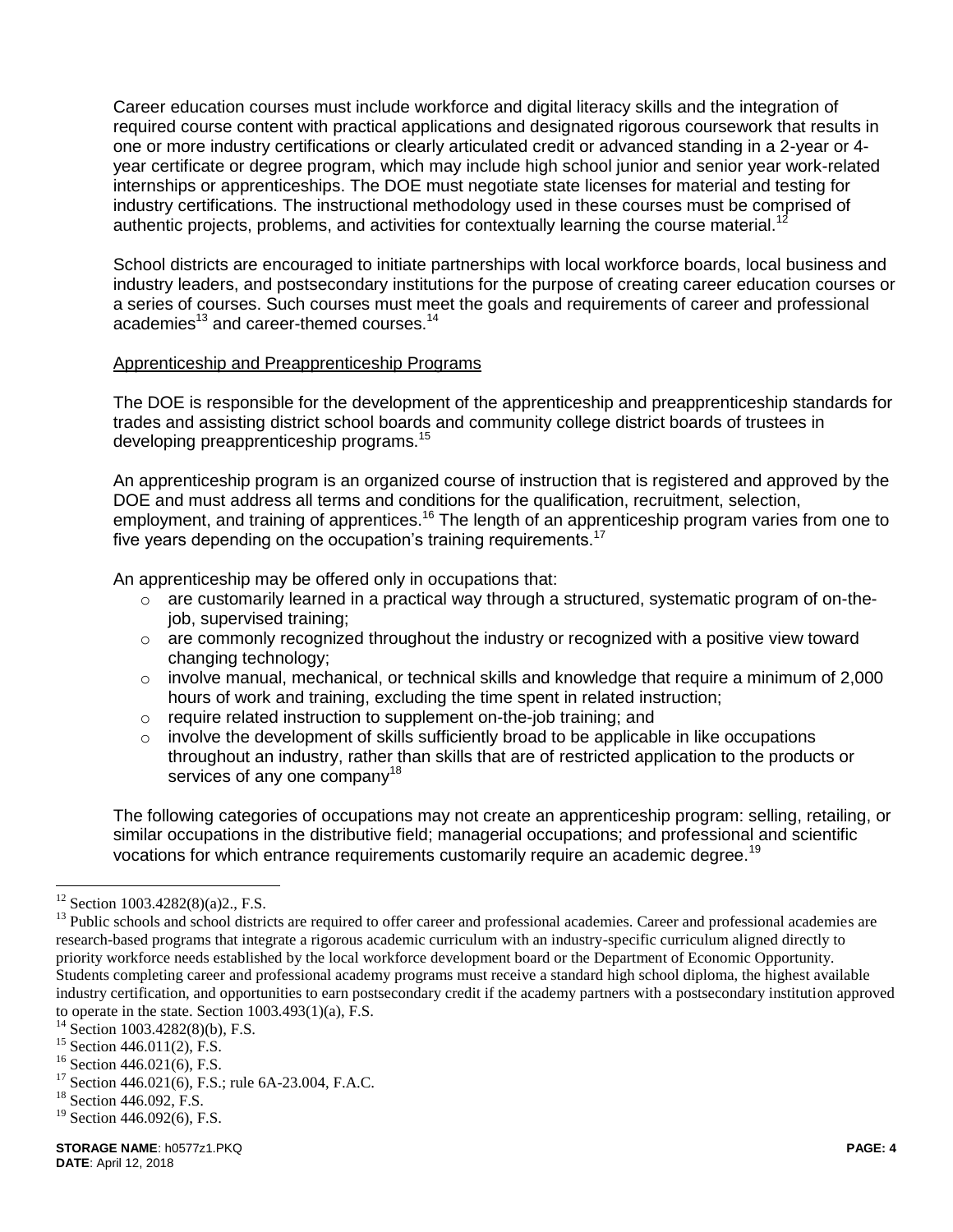To be eligible for an apprenticeship program, the person must be at least 16 years of age. Admission requirements relating to education, physical ability, work experience, and other criteria vary based on the program's training needs.<sup>20</sup> As of January 2018, there are 196 registered apprenticeship programs and 11,468 registered apprentices.<sup>21</sup>

According to DOE, each registered apprenticeship program operates independently and establishes its application process and minimum qualifications. The required minimum qualifications for persons entering an apprenticeship are an eligible starting age of not less than 16 years. Most program minimum qualifications require the following of all applicants – being at least 18 years of age, possess a high school diploma or a high school equivalency diploma, possess a valid drivers' license and be physically able to perform the work of the trade. Some programs require more, some less.<sup>22</sup>

A preapprenticeship program is an organized course of instruction designed to prepare a person 16 years of age or older to become an apprentice. The program must be registered with the DOE and sponsored by a registered apprenticeship program.<sup>23</sup> The program's purpose is to provide training that will enable students, upon completion, to obtain entrance into a registered apprenticeship program.<sup>24</sup> According to the DOE there are seven one credit preapprenticeship courses, which are counted as electives for graduation purposes.<sup>25</sup> As of September 14, 2017, there are 19 preapprenticeship programs located throughout the state.<sup>26</sup>

### **Effect of the Bill**

The bill permits a student to use credit earned upon completion of a DOE-registered apprenticeship or preapprenticeship program to satisfy the credit requirements in s. 1003.4282(3)(e) or (g), F.S., relating to courses in fine or performing arts, speech and debate, or practical arts; or electives. SBE is required to approve and identify in the Course Code Directory the apprenticeship and preapprenticeship programs from which a student may use earned credit to satisfy such course credit requirements.

# **II. FISCAL ANALYSIS & ECONOMIC IMPACT STATEMENT**

- A. FISCAL IMPACT ON STATE GOVERNMENT:
	- 1. Revenues:

None

2. Expenditures:

See Fiscal Comments

 $\overline{a}$ 

<sup>26</sup> Florida Department of Education, Career and Adult Education, Preapprenticeship Programs,

<sup>&</sup>lt;sup>20</sup> United States Department of Labor, Employment and Training Administration, Apprentices, <http://www.doleta.gov/oa/apprentices.cfm> (last visited January 3, 2018).

 $\frac{21}{21}$  Email from Florida Department of Education, Governmental Relations, Apprenticeship Programs (January 5, 2018).

<sup>&</sup>lt;sup>22</sup> Email from Florida Department of Education, Division of Career and Adult Education, Apprenticeship Information (January 5,

 $^{2018)}_{23}$ 

Section 446.021(5), F.S.

 $^{24}$  Rule 6A-23.010(1), F.A.C.

<sup>&</sup>lt;sup>25</sup> Email, Florida Department of Education, Agency Legislative Bill Analysis, HB 525, (March 3, 2017).

<http://www.fldoe.org/core/fileparse.php/5626/urlt/adult-preapprenticeship.pdf> (last visited January 5, 2018).